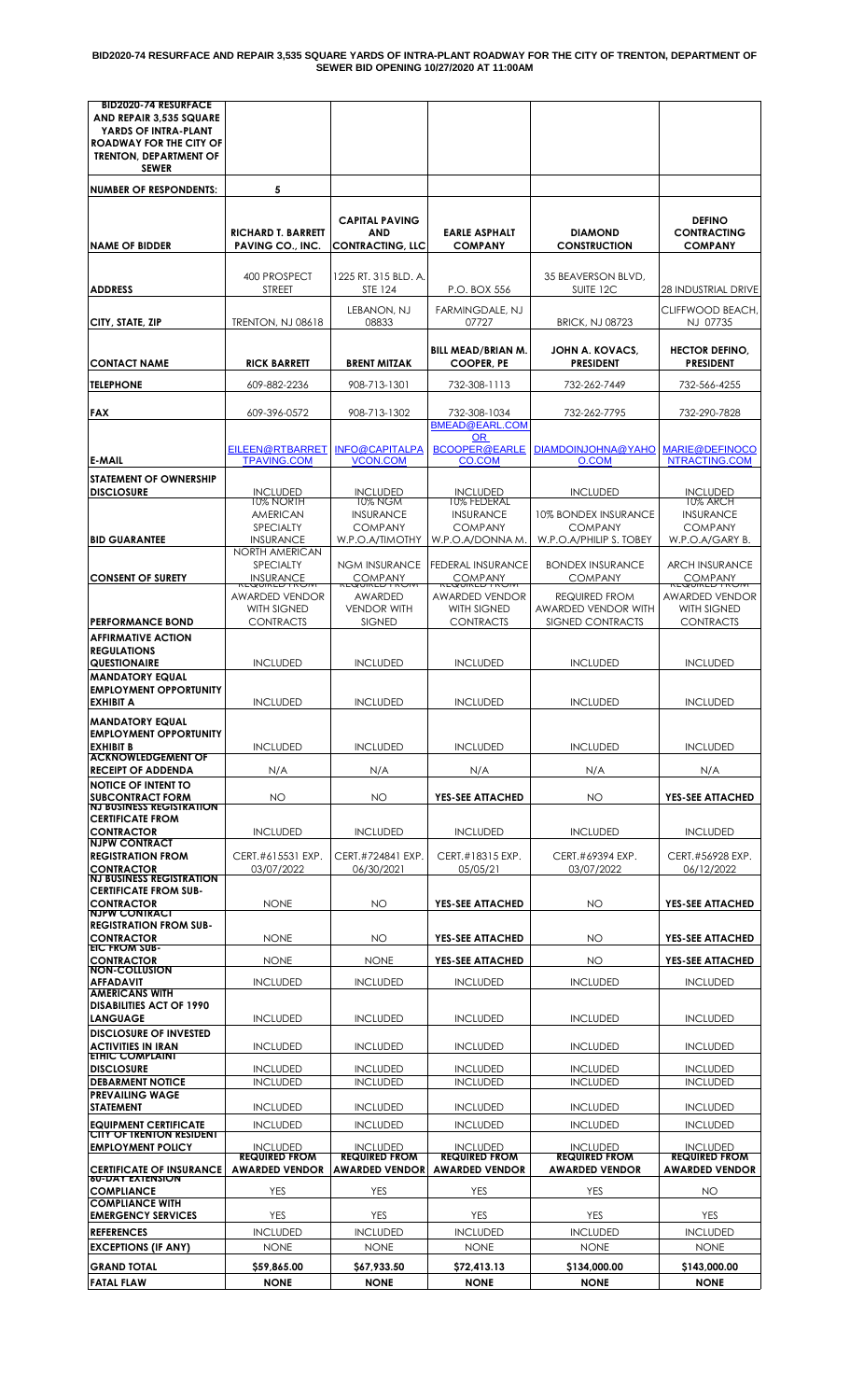

THE UNDERSIGNED PROPOSES TO RESURFACE AND REPAIR 3,535 SQUARE YARDS OF INTRA-PLANT ROADWAY LOCATED AT THE TRENTON SEWER UTILITY, 1502 LAMBERTON ROAD, TRENTON, NJ FOR THE DEPARTMENT OF WATER AND SEWER, DIVISION OF SEWER UTILITY: TIME OF WORK COMPLETION IS NINETY (90) CALENDAR DAYS FROM "NOTICE TO PROCEED".

**DESCRIPTION** 

RESURFACE AND REPAIR 3,535 SQUARE YARDS OF INTRA-PLANT ROADVAY

10-57-20 **DATE** SIGNATURE

**TOTAL LUMP SUM AMOUNT** 

**GRAND TOTAL \$** 

IF BIDDING EQUIVALENT, PLEASE SUPPLY SPECIFICATIONS FOR SAME.

RESURFACE AND REPAIR SCHEDULE: after award (MR. LEIGH JONES IS TO NOTIFIED TO **SCHEDULE REPAIR AT (609) 989-3171)** 

 $\frac{10-57-20}{\text{DATE}}$ 

RICHARD T. BARRETT PAVIAL CO TAIC

PERSON TO CONTACT: *CIETAAD T BARRET JA* 

TELEPHONE NUMBER: 609-881-1136  $C609 - V(1) - 508C$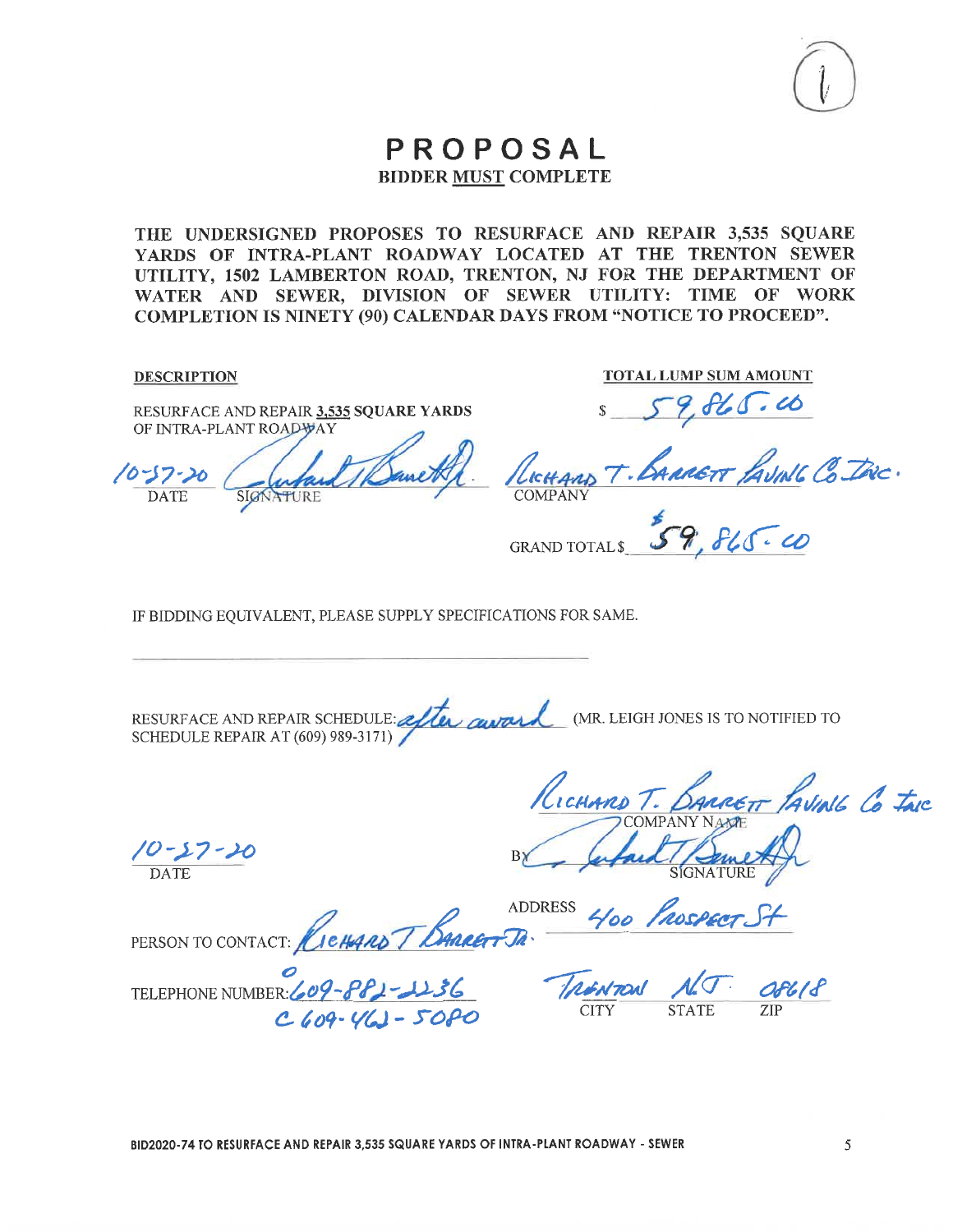

# PROPOSAL

**BIDDER MUST COMPLETE** 

THE UNDERSIGNED PROPOSES TO RESURFACE AND REPAIR 3,535 SQUARE YARDS OF INTRA-PLANT ROADWAY LOCATED AT THE TRENTON SEWER UTILITY, 1502 LAMBERTON ROAD, TRENTON, NJ FOR THE DEPARTMENT OF WATER AND SEWER, DIVISION OF SEWER UTILITY: TIME OF WORK **COMPLETION IS NINETY (90) CALENDAR DAYS FROM "NOTICE TO PROCEED".** 

**DESCRIPTION** 

RESURFACE AND REPAIR 3,535 SQUARE YARDS OF INTRA-PLANT ROADWAY

**TOTAL LUMP SUM AMOUNT** 

WHORKINGLUC

GRAND TOTALS 67, 93350

IF BIDDING EQUIVALENT, PLEASE SUPPLY SPECIFICATIONS FOR SAME.

RESURFACE AND REPAIR SCHEDULE: SCHEDULE REPAIR AT (609) 989-3171)

(MR. LEIGH JONES IS TO NOTIFIED TO

PERSON TO CONTACT: NEGA MITZAL

TELEPHONE NUMBER 200 -713-1301

Orthacting, LLC BY **LOL SIGNATURE** 

ADDRES 315. BICADE 124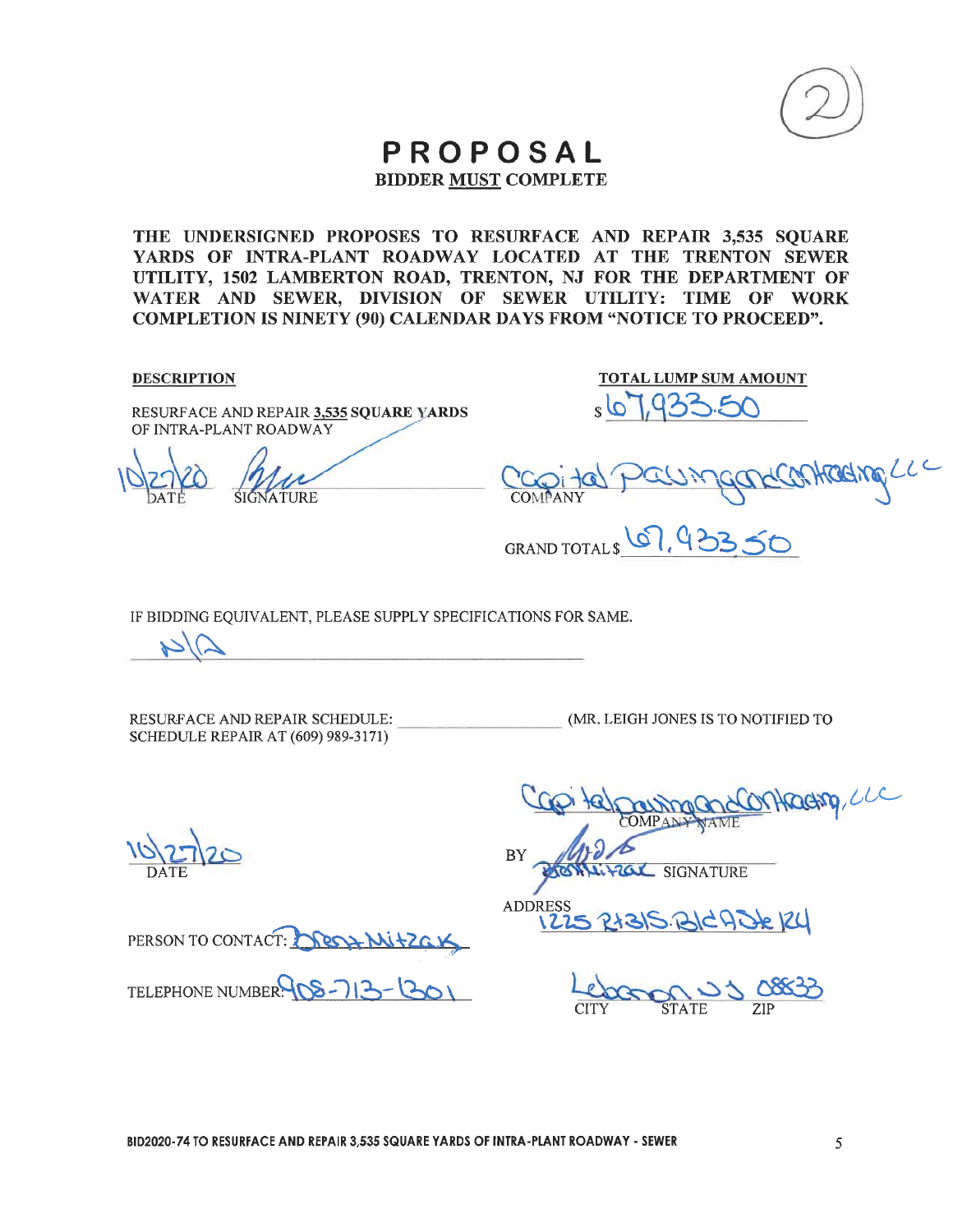THE UNDERSIGNED PROPOSES TO RESURFACE AND REPAIR 3,535 SQUARE YARDS OF INTRA-PLANT ROADWAY LOCATED AT THE TRENTON SEWER UTILITY, 1502 LAMBERTON ROAD, TRENTON, NJ FOR THE DEPARTMENT OF WATER AND SEWER, DIVISION OF SEWER UTILITY: TIME OF WORK **COMPLETION IS NINETY (90) CALENDAR DAYS FROM "NOTICE TO PROCEED".** 

| <b>DESCRIPTION</b>                                                                                                                | <b>TOTAL LUMP SUM AMOUNT</b>                                                                |
|-----------------------------------------------------------------------------------------------------------------------------------|---------------------------------------------------------------------------------------------|
| RESURFACE AND REPAIR 3,535 SQUARE YARDS<br>OF INTRA-PLANT ROADWAY                                                                 | \$72,413.13                                                                                 |
| 10/27/20<br><b>DATE</b>                                                                                                           | Earle Asphalt Company<br><b>COMPANY</b>                                                     |
|                                                                                                                                   | GRAND TOTAL \$72,413.13                                                                     |
| IF BIDDING EQUIVALENT, PLEASE SUPPLY SPECIFICATIONS FOR SAME.                                                                     |                                                                                             |
| N/A                                                                                                                               |                                                                                             |
| RESURFACE AND REPAIR SCHEDULE: weather permitting (MR. LEIGH JONES IS TO NOTIFIED TO<br><b>SCHEDULE REPAIR AT (609) 989-3171)</b> | Within two weeks of request                                                                 |
| 10/27/20<br><b>DATE</b>                                                                                                           | Earle Asphalt Company<br><b>COMPANY NAME</b><br>Brian M. Cooper, PE, Manager of Engineering |
|                                                                                                                                   | <b>ADDRESS</b><br>P.O. Box 556                                                              |
| PERSON TO CONTACT: Brian M. Cooper, PE                                                                                            |                                                                                             |
| TELEPHONE NUMBER: (732) 308-1113                                                                                                  | Farmingdale NJ<br>07727<br><b>CITY</b><br><b>STATE</b><br>ZIP                               |
|                                                                                                                                   |                                                                                             |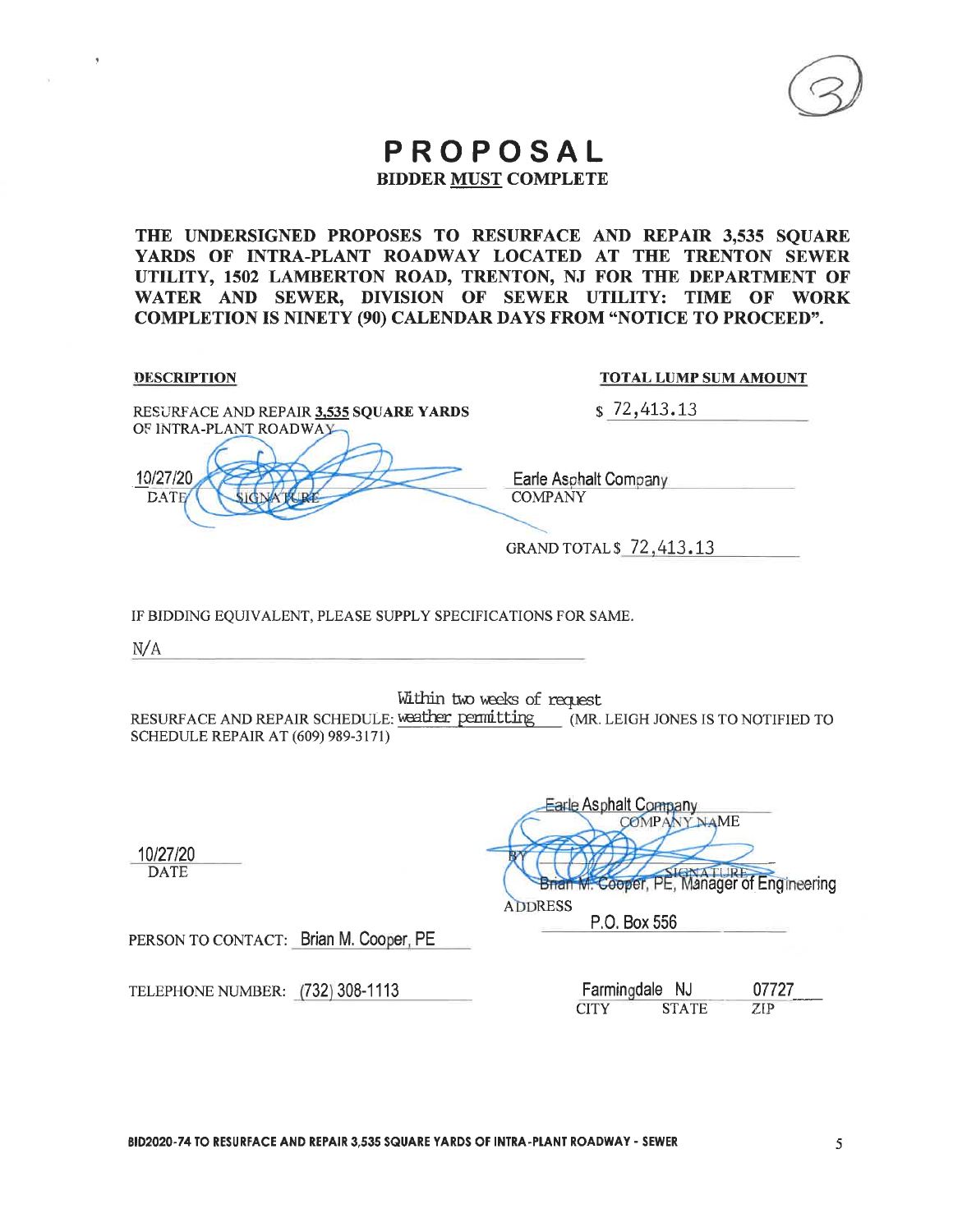## PROVIDE A LIST SUB-CONTRACTORS COPY OF LICENSES SUBMITTED WITH BID

 $\hat{\mathbf{z}}$ 

#### (MANDATORY IF APPLICABLE)

| <b>NAME</b>      |                                                                                                               |  |  |  |
|------------------|---------------------------------------------------------------------------------------------------------------|--|--|--|
| ADDRESS          | 201 Wilton Avenue                                                                                             |  |  |  |
| CITY, STATE, ZIP | Middlesex, NJ 08846                                                                                           |  |  |  |
| TELEPHONE:       | $(732)$ 302-3001                                                                                              |  |  |  |
| FAX NO.          | $(732)$ 469-4812<br><u> 1989 - Johann John Stein, markin amerikan basar personal (</u>                        |  |  |  |
| TRADE            | Striping                                                                                                      |  |  |  |
| LICENSE NO.      | N/A                                                                                                           |  |  |  |
|                  |                                                                                                               |  |  |  |
|                  |                                                                                                               |  |  |  |
|                  |                                                                                                               |  |  |  |
|                  |                                                                                                               |  |  |  |
|                  |                                                                                                               |  |  |  |
|                  |                                                                                                               |  |  |  |
|                  |                                                                                                               |  |  |  |
|                  | LICENSE NO.                                                                                                   |  |  |  |
|                  |                                                                                                               |  |  |  |
| <b>NAME</b>      |                                                                                                               |  |  |  |
|                  |                                                                                                               |  |  |  |
|                  | CITY, STATE, ZIP <u>Contact Communication</u>                                                                 |  |  |  |
|                  |                                                                                                               |  |  |  |
|                  |                                                                                                               |  |  |  |
|                  |                                                                                                               |  |  |  |
|                  | LICENSE NO. 2008 - 2008 - 2008 - 2008 - 2008 - 2008 - 2008 - 2008 - 2008 - 2008 - 2008 - 2008 - 2008 - 2008 - |  |  |  |
|                  |                                                                                                               |  |  |  |
| <b>NAME</b>      | <u> 1985 - Johann Harrison, mars et al. 1986 - Ann an India.</u>                                              |  |  |  |
|                  |                                                                                                               |  |  |  |
|                  |                                                                                                               |  |  |  |
|                  |                                                                                                               |  |  |  |
|                  |                                                                                                               |  |  |  |
|                  |                                                                                                               |  |  |  |
|                  |                                                                                                               |  |  |  |
|                  |                                                                                                               |  |  |  |
| <b>NAME</b>      | and the control of the control of the control of                                                              |  |  |  |
| ADDRESS          |                                                                                                               |  |  |  |
|                  |                                                                                                               |  |  |  |
|                  |                                                                                                               |  |  |  |
|                  |                                                                                                               |  |  |  |
| <b>TRADE</b>     |                                                                                                               |  |  |  |
| LICENSE NO.      |                                                                                                               |  |  |  |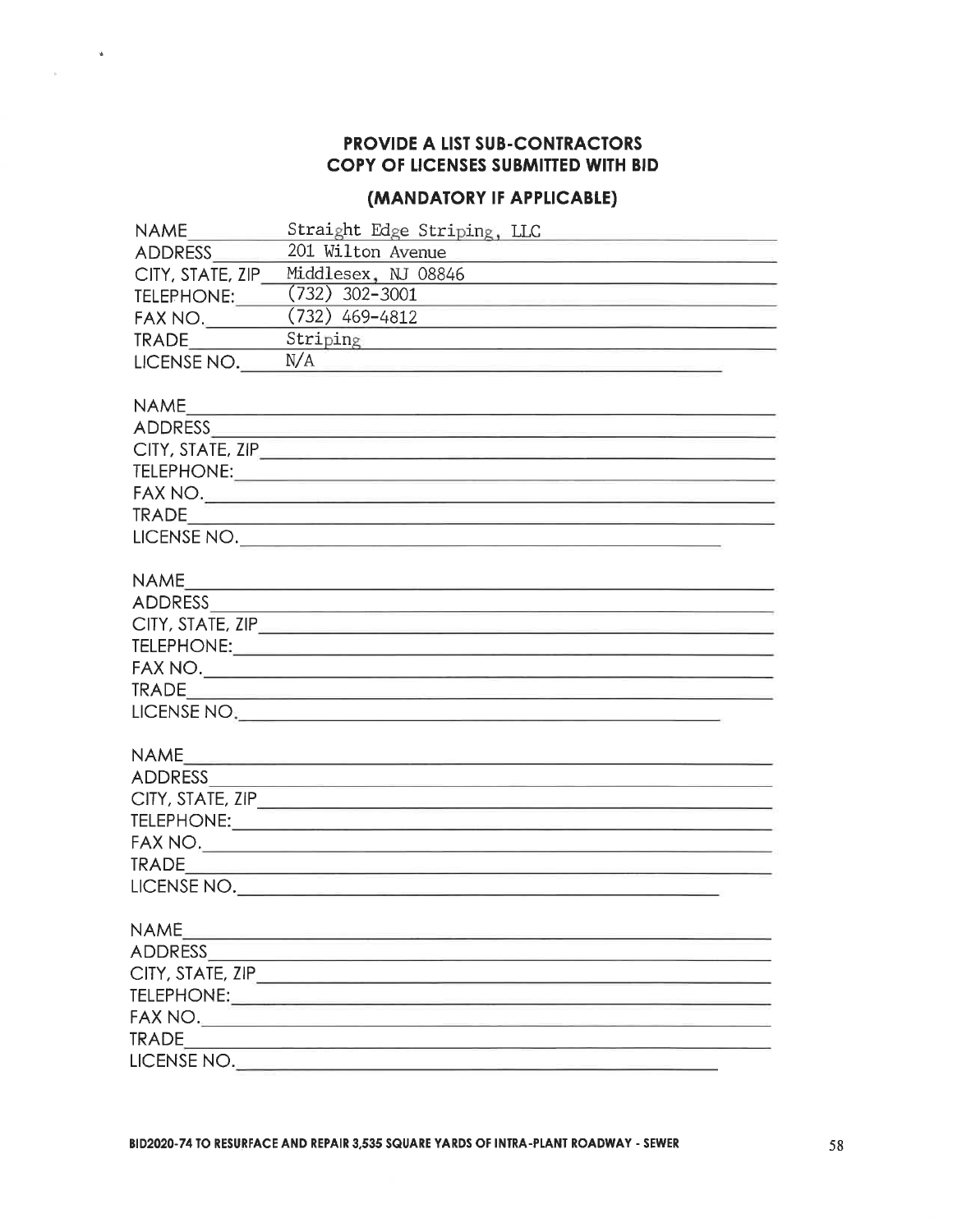THE UNDERSIGNED PROPOSES TO RESURFACE AND REPAIR 3,535 SQUARE YARDS OF INTRA-PLANT ROADWAY LOCATED AT THE TRENTON SEWER UTILITY, 1502 LAMBERTON ROAD, TRENTON, NJ FOR THE DEPARTMENT OF WATER AND SEWER, DIVISION OF SEWER UTILITY: TIME OF WORK **COMPLETION IS NINETY (90) CALENDAR DAYS FROM "NOTICE TO PROCEED".** 

**DESCRIPTION** 

RESURFACE AND REPAIR 3,535 SQUARE YARDS OF INTRA-PLANT ROADWAY

SIGNA

**TOTAL LUMP SUM AMOUNT** 

**DIAMOND CONSTRUCTION** 

**COMPANY** 

GRAND TOTALS 13

IF BIDDING EQUIVALENT, PLEASE SUPPLY SPECIFICATIONS FOR SAME.

RESURFACE AND REPAIR SCHEDULE:  $N/N$ . 2020 (MR. LEIGH JONES IS TO NOTIFIED TO SCHEDULE REPAIR AT (609) 989-3171)

JOUN KOVNES PERSON TO CONTACT:

TELEPHONE NUMBER: 732-262-79

**DIAMOND CONSTRUCTION COMPANY NAME** BY **SIGNATURE** DIAMOND CONSTRUCTION ADDRESS35 BEAVERSON BLVD. SUITE 12C **BRICK NJ 08723** 

**CITY STATE**  $ZIP$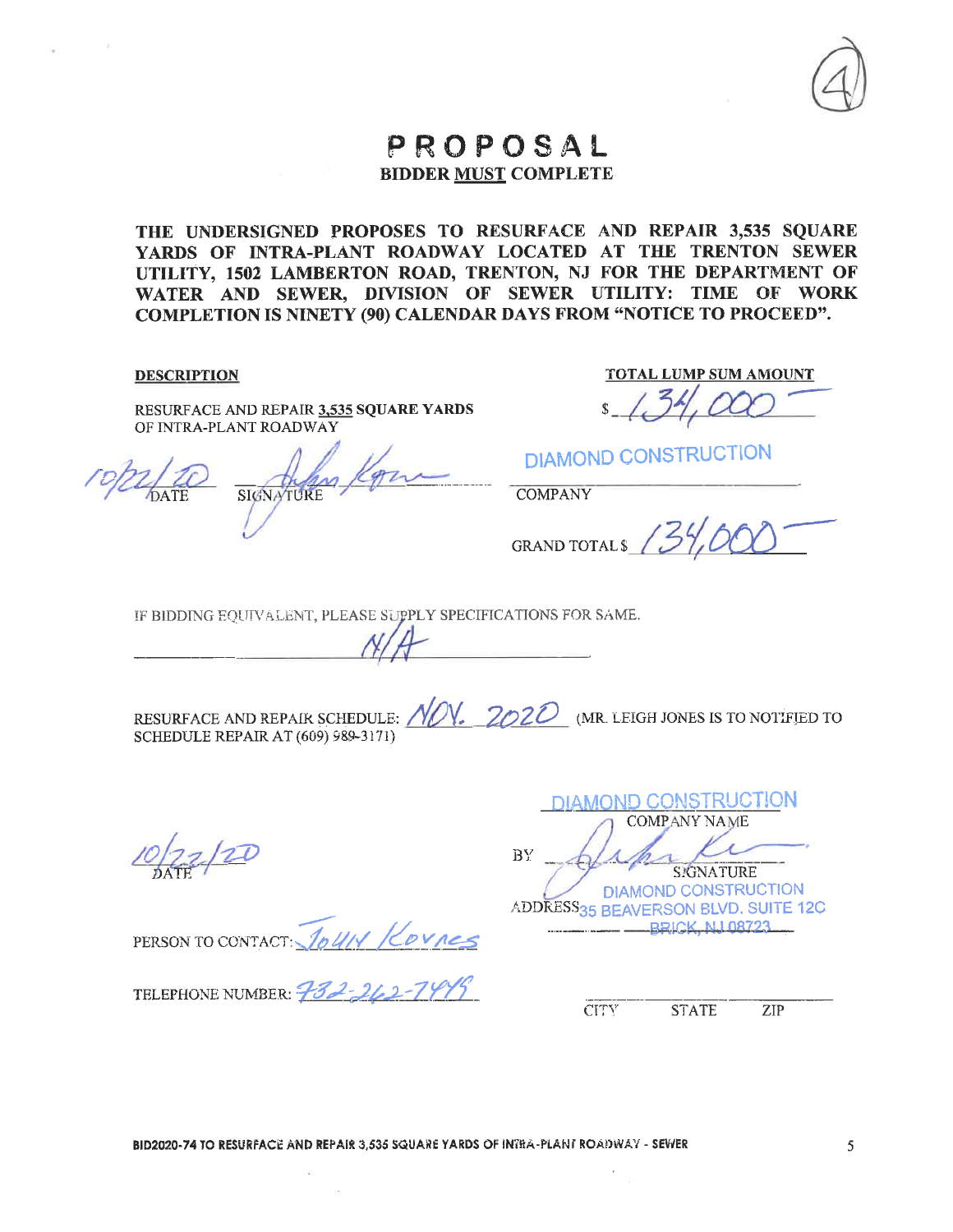

THE UNDERSIGNED PROPOSES TO RESURFACE AND REPAIR 3,535 SQUARE YARDS OF INTRA-PLANT ROADWAY LOCATED AT THE TRENTON SEWER UTILITY, 1502 LAMBERTON ROAD, TRENTON, NJ FOR THE DEPARTMENT OF WATER AND SEWER, DIVISION OF SEWER UTILITY: TIME OF WORK **COMPLETION IS NINETY (90) CALENDAR DAYS FROM "NOTICE TO PROCEED".** 

| <b>DESCRIPTION</b>                                                                                                         | <b>TOTAL LUMP SUM AMOUNT</b>                                                  |
|----------------------------------------------------------------------------------------------------------------------------|-------------------------------------------------------------------------------|
| RESURFACE AND REPAIR 3,535 SQUARE YARDS<br>OF INTRA-PLANT ROADWAY                                                          | 4-Fruce housand                                                               |
| 10/27/2020<br><b>SIGNA</b><br><b>DATE</b>                                                                                  | Dollars and zero lents<br><b>DeFino Contracting Company</b><br><b>COMPANY</b> |
| Hector DeFino, President                                                                                                   |                                                                               |
| Une Hundred                                                                                                                | GRAND TOTALS 143,000-<br>FUYTY-Three Thousand                                 |
| IF BIDDING EQUIVALENT, PLEASE SUPPLY SPECIFICATIONS FOR SAME.                                                              |                                                                               |
|                                                                                                                            |                                                                               |
| RESURFACE AND REPAIR SCHEDULE Per CONTIGLE (MR. LEIGH JONES IS TO NOTIFIED TO<br><b>SCHEDULE REPAIR AT (609) 989-3171)</b> |                                                                               |
|                                                                                                                            | <b>DeFino Contracting Company</b>                                             |
| 0272020                                                                                                                    | <b>COMPANY NAME</b><br>BY<br>Hector DeFino, President                         |
| PERSON TO CONTACT: Hectur DeFino                                                                                           | 28 Industrial Drive<br>Cliffwood Beach, N.J. 07735                            |
| TELEPHONE NUMBER: 732-56ele-4255                                                                                           | <b>CITY</b><br><b>STATE</b><br>ZIP                                            |